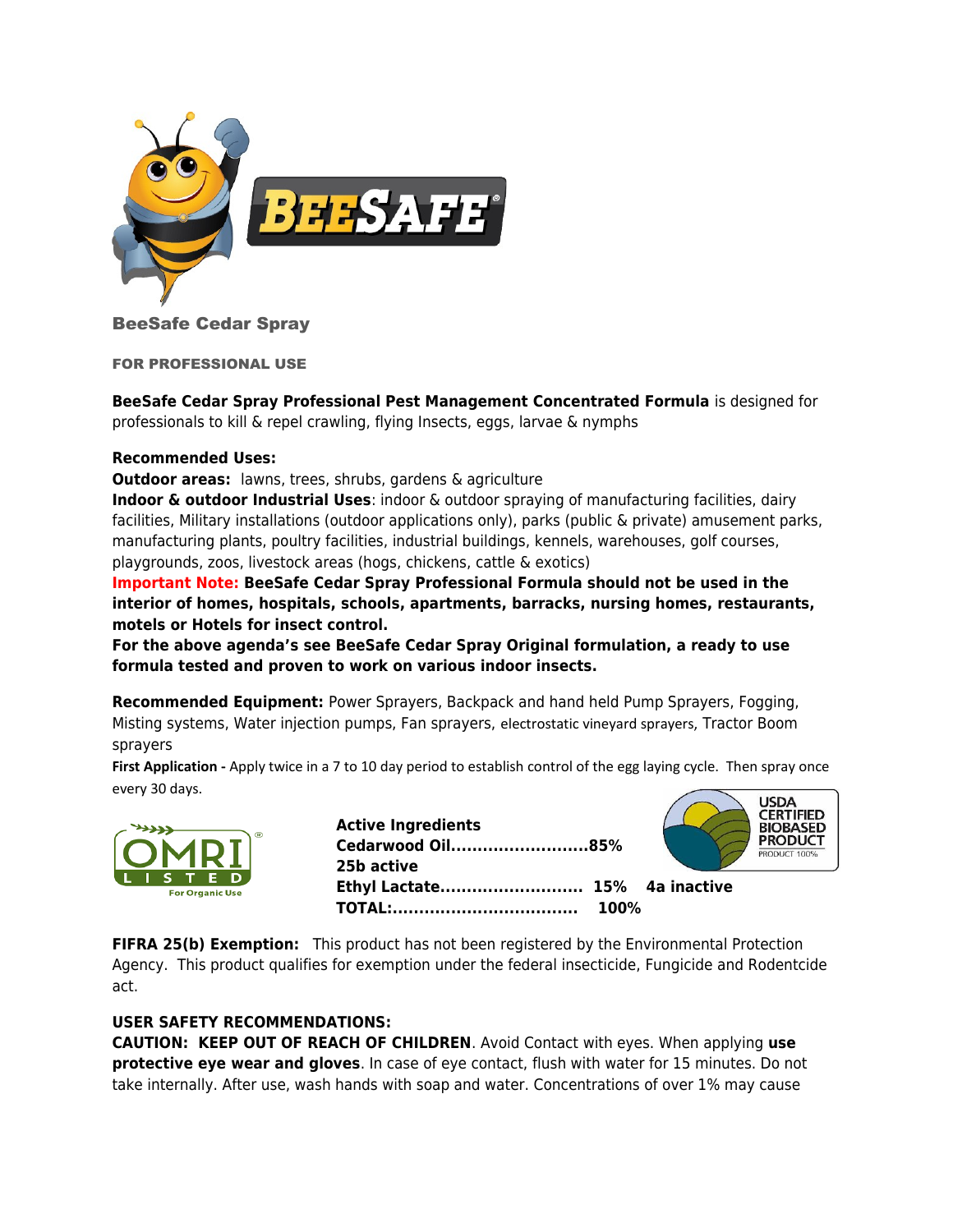phototoxic burn in some plant life if applied in temperature over 90 degrees. It poses least harm to the environment, pets, farm animals, water ways, soil, farms, crops, infants and children.

## **PERSONAL PROTECTIVE GEAR / EQUIPMENT:**

- Protective eyewear
- gloves

# **IMPORTANT NOTE: NEVER SPRAY AROUND OPEN FLAMES OR DIRECTLY IN FACE OF HUMANS OR ANIMALS.**

**Compatibility** – **BeeSafe Cedar Spray Professional Formula** is compatible with most pesticides & fertilizers.

**STORAGE:** Store in dry area. Avoid prolonged exposure to direct sunlight. Tightly reseal after opening to preserve shelf life.

**IPM:** Best results are achieved when used as part of a protocol that includes environmental and other pest control measures.

**How this Product Works:** The aroma of cedar oil is lethal to NON-BENEFICIAL insects which are driven by pheromone (odor) and heat stimuli. Cedar oil stifles the ability of the insect's receptors to detect food, mates, and disrupts its reproduction habitats. When comfort levels are destroyed, insects become overwhelmed and relocate to areas of concentration where sight driven predators such as birds, lizards, and beneficial insects will control infestations. Insect displacement interrupts the "egg lying cycle" eliminating a new generation of arthropod. Continued use of this product will create a barrier of re-entry, leaving a pest free landscape. Unlike synthetic chemical pesticides, **BeeSafe Cedar Spray Professional Formula** does not neutralize insects by poisoning. But acts in one or a combination of the following ways to kill them:

**(1)** Osmotic Dehydration **BeeSafe Cedar Spray Professional Formula** leaches the insects and eggs body from moisture and dehydrates them

**(2)** Prevention of Breathing: By irritating the respiratory system of the insects, especially those with high olfactory. **BeeSafe Cedar Spray Professional Formula** forces insects to avoid breathing, shutting down to avoid the extremely powerful irritants.

**(3)** Pheromone Interference: that interrupts and attacks the octopamine neuro-receptors, crucial for neurotransmitter's regulation of metabolism, movement, feeding, reproduction and behavior.

**(4)** Dissolving Insect Eggs, Larvae, Pupae, and Eroding the Exoskeleton and Cuticle of Adult Insects, thus exposing the inner delicate parts of the insects for their demise. This demise which **disrupts the**  Egg-**layer cycles** helps control the next generation of insects.

**General Outdoor Pest Management:** To kill and or repel, eggs, larvae, nymphs of crawling and flying insects including, but not limited to, fleas, mosquitoes, flies, ants, cockroaches, beetles, grubs, meal worms, ticks, mites, weevils, spiders, leafhoppers, stink bugs, silverfish, potato bugs, crickets & carpenter bees.

Thoroughly spray areas which insects are usually found with attention to corners, cracks, crevices, trees (including fruit), wood piles, turf, garden areas, playgrounds including exterior walls and perimeter areas.

There are multiple dilution rates for the **BeeSafe Cedar Spray Professional Formula**. Lower rates are adequate for maintenance agenda's and higher rates would be acceptable for active infestations. A power sprayer is highly recommended for flying and crawling insects including but not limited to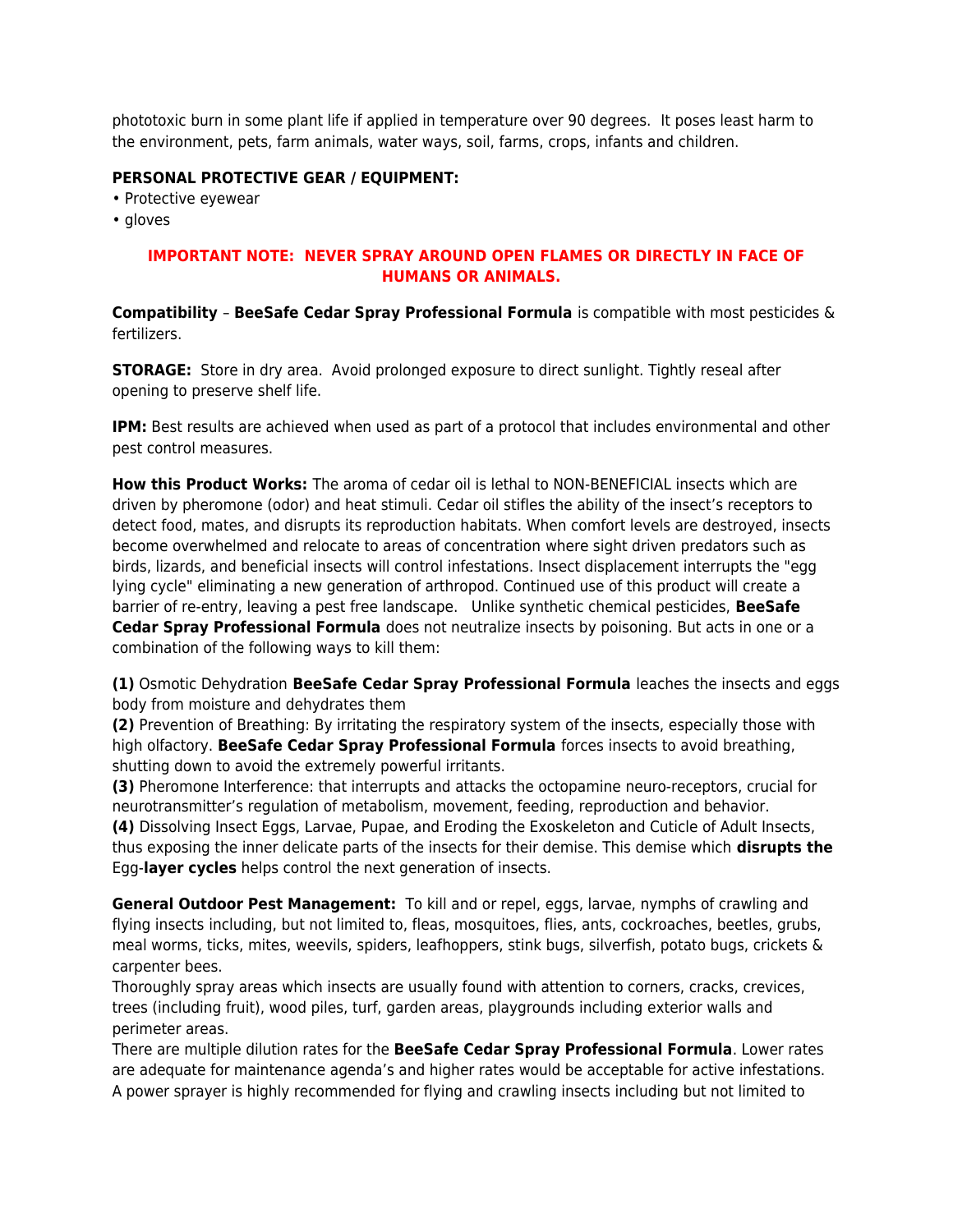fleas, mosquitoes, spiders, ticks and ants **Average dilution rates: 2 fluid oz. per gallon of water.** 

**Automatic water injection systems through sprinkler systems:** 2 oz. per zone per 1000 sq. ft. per month is the recommended dosage. Dispense diluted concentrate through automatic system for the control of fleas, ticks, chiggers, mosquitoes, ants and other flying and crawling insects.

**Fogging & Misting Systems:** Control of flying insects **Application rate:** dilute 2 fluid oz. per gallon of water. **Recommended equipment:** Conventional fogging and misting equipment

**Turf and Grass Management:** Use **BeeSafe Cedar Spray Professional Formula** as a general pest management spray and repellent. Controls ants, armyworms, billbugs, chinch bugs, chiggers, crickets, cutworms, earwigs, fleas, grasshoppers, Japanese beetles, grubs, mole crickets, sod webworms, ticks and other crawling insects Note: For tick infestation see specific dilution rates **Application rate:** Dilute 2 fluid oz. per gallon of water and apply approximately 2 gallons per 1000 sq. ft.

**Recommended equipment:** backpack, compressed air, pump or power sprayer until foliage is thoroughly wet.

Exceeding mix rates may create potential phytotoxicity of flowers and other ornamentals surfaces.

## **Fire Ant Management:**

**Application rate:** dilute 4 fluid oz. per gallon of water.

**Recommended equipment:** backpack, compressed air, pump or power sprayer until foliage is thoroughly wet.

- **1)** Apply 1 gallon of the pre-mixed ready to use formulation to each mound
- **2)** Spray a 4 foot diameter around the mound,
- **3)** Applicator should concentrate on the opening of the mound (if possible)
- **4)** Recommended to spread the cedar granules in a 4 foot diameter circle around the mound

# **Grub Control Management**:

**Application rate:** 4 fluid oz. per gallon of water

**Recommended equipment:** backpack, compressed air, pump or power sprayer until foliage is thoroughly wet. **1)** Drench affected area, if

possible drill/make narrow holes 2-3 inches deep. Fill with pre-mixed ready to use solution. **2)** If unable to make holes it is recommended to spray affected area liberally and then soak in with water.

**Cinch Bugs and Sod Webworms Management:** Treat entire grass area rather than just damaged areas. Repeat application in 2-3 weeks, if necessary.

**Application rate:** 2% (2.56 oz.) per gallon water.

**Recommended equipment:** backpack, compressed air, pump or power sprayer until lawn & foliage is thoroughly wet

# **Tick Management: BeeSafe Cedar Spray Professional Formula** controls adults, eggs, nymphs and larvae.

**Application rate:** 2.5% - 3.2 oz concentrate per gallon water.

**Recommended equipment:** backpack, compressed air, pump or power sprayer until lawn & foliage is thoroughly wet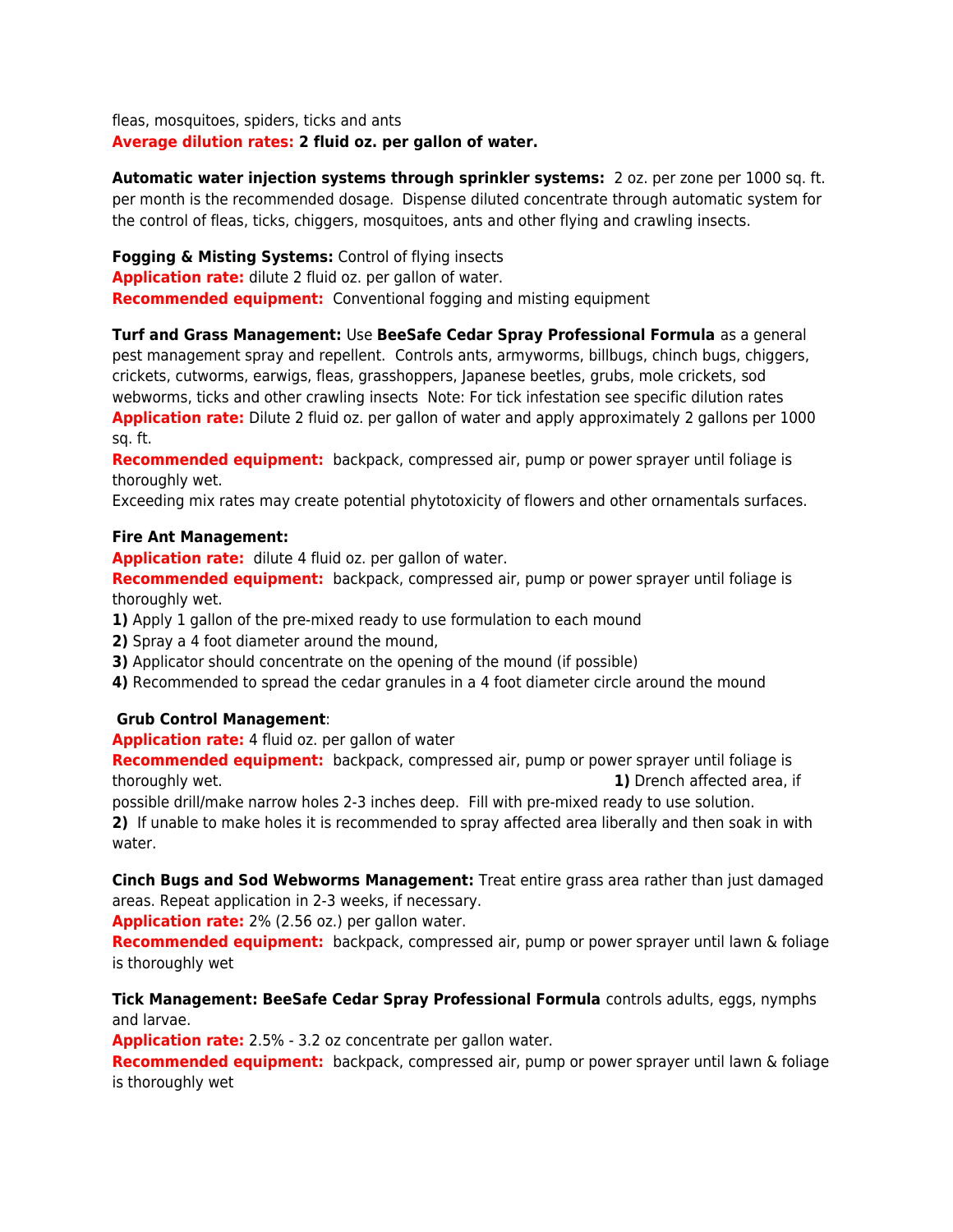### **Mosquito Control:** To control adult mosquitoes & larvae

**Application rate:** 2 fluid oz. per gallon of water. Treat areas such as shrubbery and vegetation where mosquitoes & larvae harbor. Applicators should concentrate on shrubbery and vegetation around stagnant pools, marshy areas, ponds and shorelines. Repeat application as often as necessary. **Recommended equipment:** Fogging, backpack, compressed air, pump or power sprayer until foliage is thoroughly wet.

### **Trees, Shrubs, Vineyards & Fruit Trees Management:** To control mites, scale insects,

mealybugs, aphids, lace bugs, whiteflies, tent caterpillars, bagworms and beetles. **Note:** Also, controls Powdery Mildew.

**Application rate:** 2 fluid oz. per gallon of water and apply using a compressed air sprayer or power sprayer until foliage is thoroughly wet.

**Recommended equipment:** Fan, misting, backpack, compressed air, pump or power sprayer until foliage is thoroughly wet on upper and lower leafs.

Exceeding rates may create potential phytotoxicity on plant surfaces.

### **Livestock Facilities including exotics, hogs, cattle, goats and fowl:**

**Application rate:** 2 fluid oz. per gallon of water, apply 1 gallon of dilution per 500 sq ft to livestock, horse and poultry areas and thoroughly cover exterior walls of dairy barns, exotic and livestock sheds, poultry houses & hog facilities

**Recommended equipment:** backpack, compressed air, pump or power sprayer until foliage is thoroughly wet.

#### **Agriculture uses Row Crops: 1:1000**

BeeSafe Cedar Spray Pest Management Concentrate is used for a variety of arthropods: mites, aphids, Grasshoppers, Leaf hoppers, Stink bugs, Beetles & ants. Highly effective on Powdery Mildew

Best pest management agenda, thoroughly spray initial application, additional applications every 30 – 45 days or as often as needed.

**Recommended Equipment:** Power Sprayers, Backpack and hand held Pump Sprayers, Fogging, Misting systems, Water injection pumps, Fan sprayers, electrostatic vineyard sprayers, Tractor Boom sprayers

**Application rate:** 1gallon concentrate to 1000 gallons of water **- 50 to 100 gallons per acre of crops**

#### **Nematodes Management:**

Best application is to spray soil down prior to planting, then plowing the soil. **Application rate:** 1 gallon concentrate to 1000 gallons of water - 100 gallons per acre of crops **Treats:** approximately 10 acres

**DISPOSAL:** Do not reuse container. Recycle or Discard in trash.

**CONDITIONS OF SALE AND LIMITATION OF WARRANTY AND LIABILITY NOTICE:** Read the entire Directions for Use and Conditions of Sale and Limitation of Warranty and Liability before buying or using this product. If the terms are not acceptable, return the product at once, unopened, and the purchase price will be completely refunded. The Directions for Use of this product must be followed as printed. It is not possible to eliminate all risks that could be associated with the use of this product. Ineffectiveness or other unintended issues may result because of such factors as manner of use or application, weather, presence of other materials or other influencing factors in the use of the product, which are beyond the control of BeeSafe Cedar Spray or its parent Company Cedar Oil Solutions, LLC.